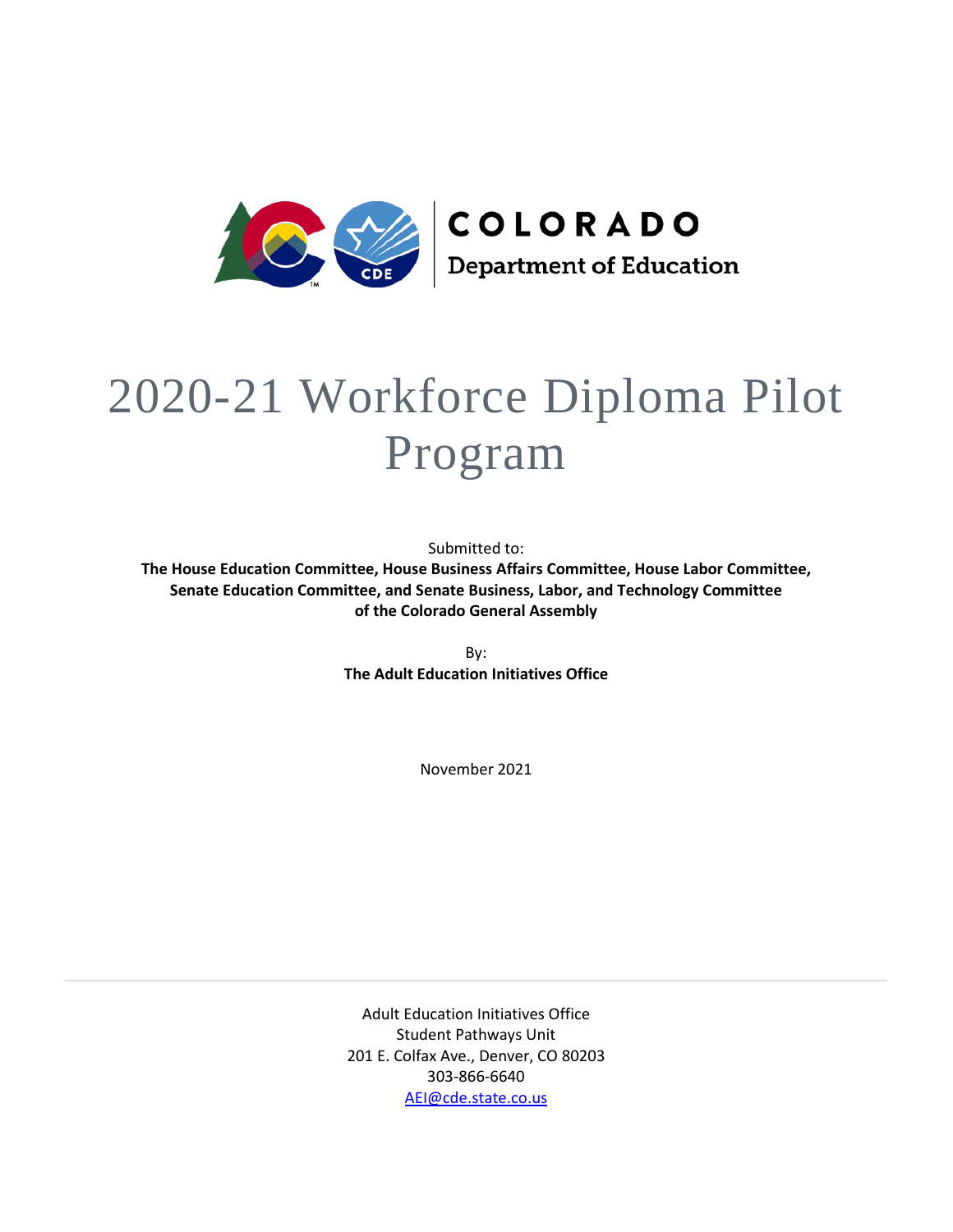

## Table of Contents

| <b>Executive Summary</b>                | #3 |
|-----------------------------------------|----|
| Program Overview                        | #4 |
| <b>Qualified Providers</b>              | #4 |
| <b>Provider Proposed Reimbursements</b> | #5 |
| <b>Outcomes</b>                         | #5 |
| Conclusion                              | #7 |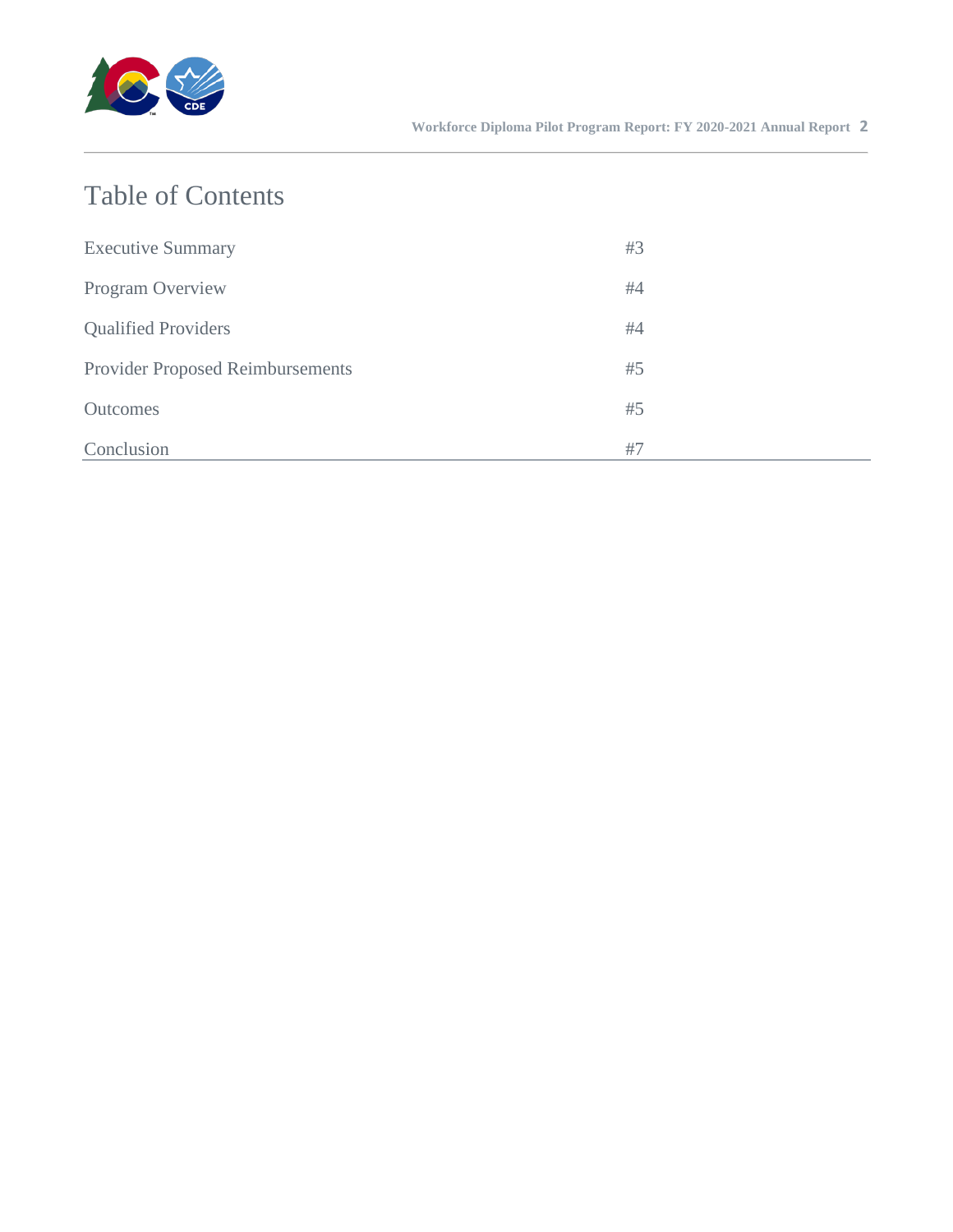

## **Executive Summary**

Approximately 320,000 adults in Colorado currently do not have a high school credential. To meet workforce goals for future economic growth, these Coloradans need to be reengaged in education. The Workforce Diploma Pilot Program [\(HB19-1236;](http://leg.colorado.gov/bills/hb19-1236) C.R.S. 22-10.3-101) was established during the 2019 legislative session to support Colorado adults ages 21 and older without a high school credential. The pilot was authorized to operate for three fiscal years (FY 2019-2020 through FY 2021-2022), overseen by the Office of Adult Education Initiatives (AEI) at the Colorado Department of Education. In FY 2020-2021 the state legislature appropriated \$200,000 for qualified reimbursements, which resulted in 49 adults earning their high school diploma.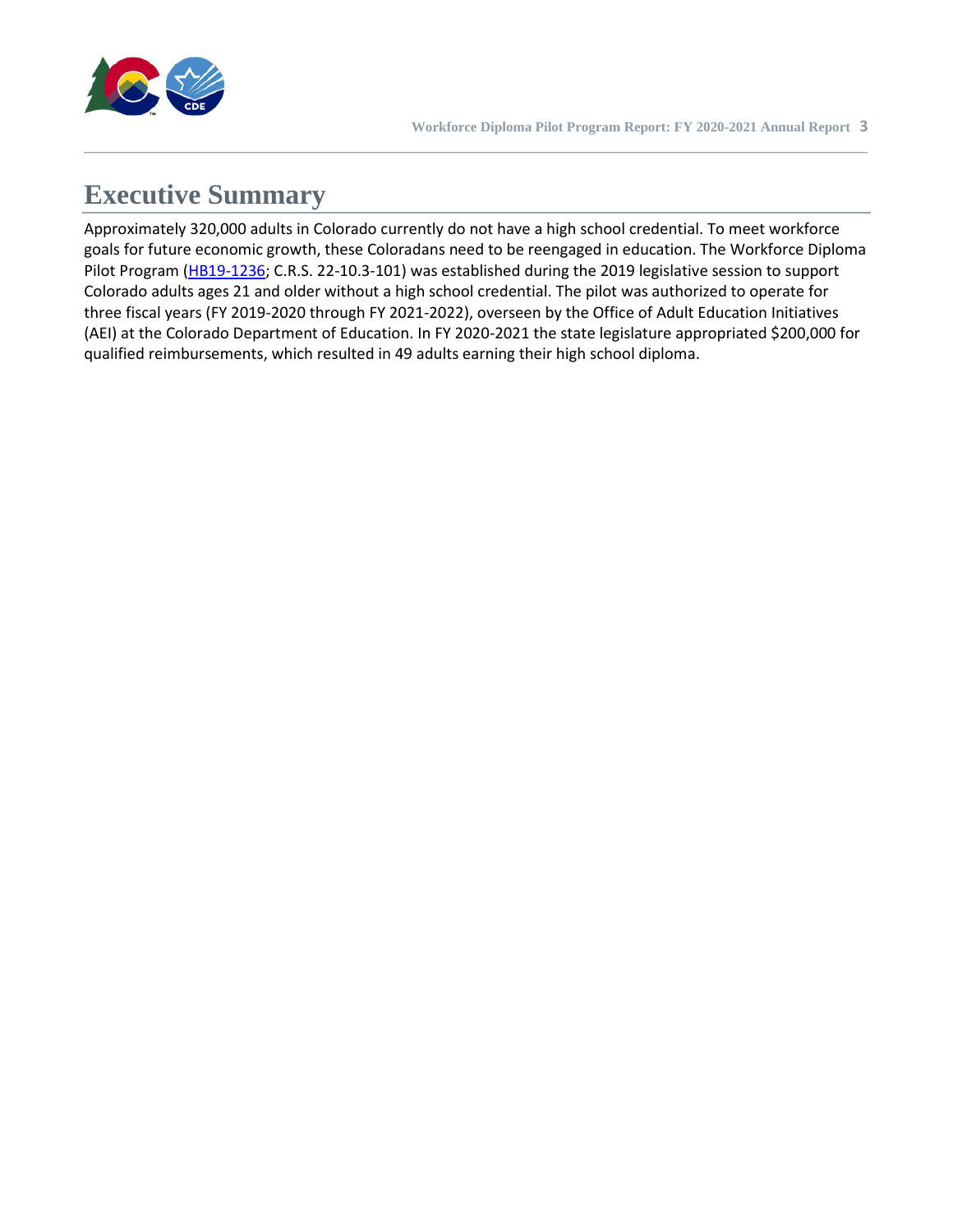

#### Program Overview

FY 2020-2021 was the second year of the three-year Workforce Diploma Pilot Program, which provides options for adults to earn a high school diploma and other credentials at no cost from qualified providers.

In order to be eligible to participate in the program, adults must:

- Be at least 21 years old;
- Be a resident of Colorado; and
- Not have a high school diploma.

Qualified providers may request reimbursement for each eligible adult's completion or attainment of the following outcomes:

- Attainment of an accredited high school diploma \$1,000;
- Completion of a high school half-credit \$250;
- Completion of an employability skills certification program equal to at least one Carnegie unit \$250;
- Attainment of an industry-recognized credential requiring up to 50 hours of training \$250;
- Attainment of an industry-recognized credential requiring 51-100 hours of training \$500; or
- Attainment of an industry-recognized credential requiring more than 100 hours of training \$750.

All qualified providers must provide services at no cost to eligible adults.

#### Qualified Providers

To be eligible for this program, qualified providers must be:

- A public, nonprofit, or private accredited, diploma-granting institution with at least two years of experience providing adult dropout recovery services, including recruitment, learning plan development, and proactive coaching and mentoring; or
- A local education provider, defined in C.R.S. 22-10-103(7), as an entity that provides appropriate and effective adult education and literacy programs recognized by the Department of Education.

In FY 2019-2020, six organizations were designated as qualified providers. During the FY 2020-2021 call for providers, three additional organizations applied. Two of those organizations\* were approved for a total of eight qualified providers in FY 2020-2021:

- Broomfield Library Career Online High School\*
- Colorado Mountain College
- GlobalEd Solutions
- Graduation Alliance
- McLain Community High School Jefferson County Public Schools
- Mesa County Libraries Adult Learning Center\*
- Pikes Peak Library District Adult Education
- Pueblo City-County Library District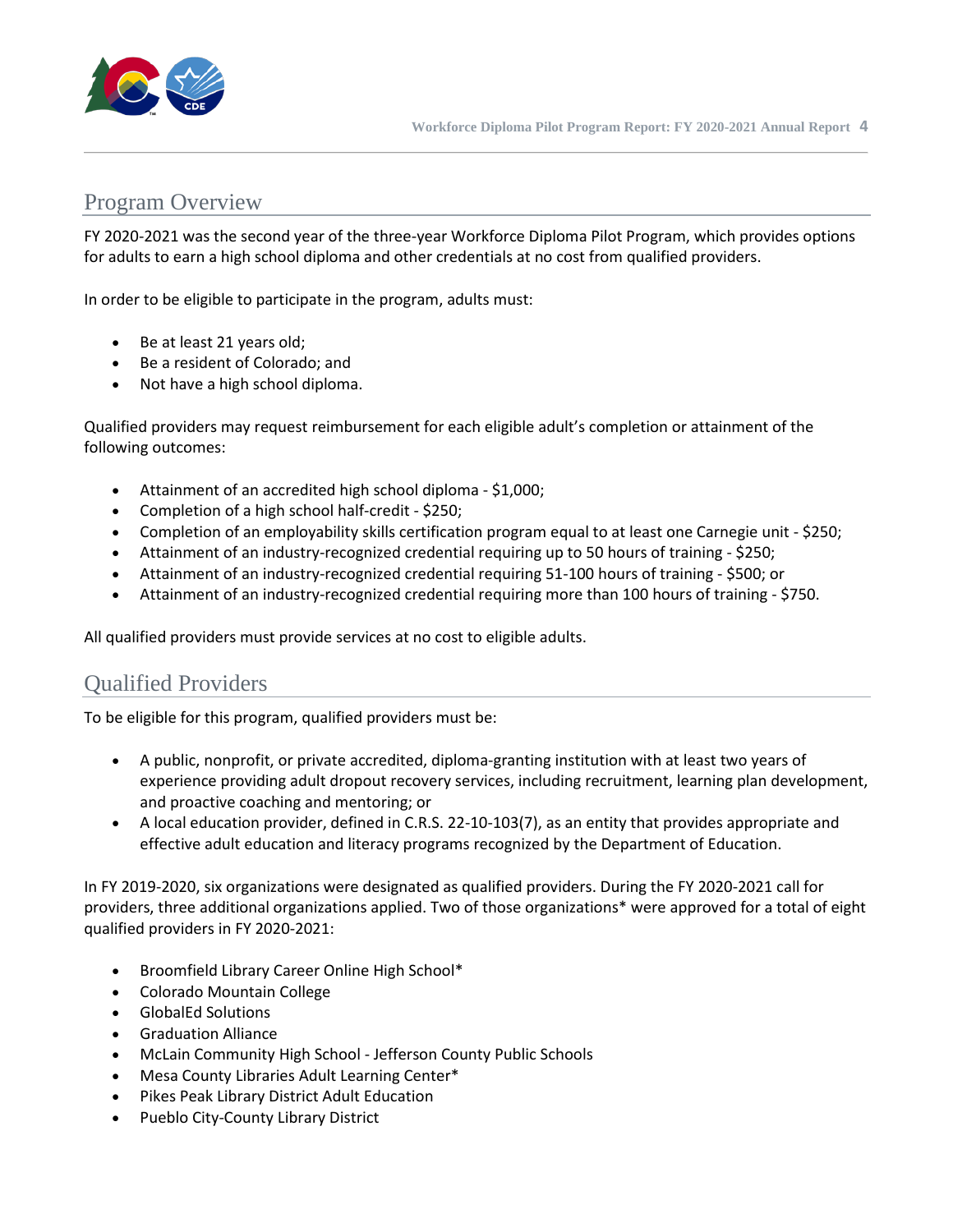

### Provider Proposed Reimbursements

Prior to the start of FY 2020-2021, AEI collected the number of outcomes and associated reimbursement amounts each qualified provider expected to submit throughout the program year. At this time, the COVID-19 pandemic was just beginning, and the financial impacts were not yet known, so providers anticipated \$1,000,000 to be available for qualified reimbursements, the same as the prior program year. Ultimately the Colorado General Assembly appropriated \$200,000 for reimbursements to qualified providers in FY 2020-2021. Table 1 shows the originally proposed reimbursements, which exceeded the \$200,000 appropriated.

Under current law, qualified providers could request FY 2020-2021 reimbursement for outcomes eligible adults earned from July 1, 2020 – June 30, 2021. However, by the September 2020 reimbursement deadline, there were not enough funds remaining to fully reimburse the qualified providers that submitted requests. State statute (section 22-10.3(103)(6)(a), C.R.S.) contemplates this situation and states that, "if available appropriations are insufficient to satisfy all invoices received by the submission date, the department shall reduce all payments by the same percentage until the money is exhausted." Following this language in the statute, any provider that submitted a request for reimbursement during September 2020 had their payment decreased accordingly, a 28 percent reduction in the total reimbursement amount submitted in September 2020. Since the \$200,000 in funds were fully expended after the September 2020 reimbursement deadline, qualified providers were not able to get reimbursed for additional outcomes that may have been achieved in FY 2020-2021.

|                                                                                                 | <b>Number of Provider</b><br><b>Proposed Credential</b><br><b>Outcomes</b> | <b>Total Provider Proposed</b><br><b>Reimbursement Amount</b> |
|-------------------------------------------------------------------------------------------------|----------------------------------------------------------------------------|---------------------------------------------------------------|
| <b>High School Diploma</b>                                                                      | 278                                                                        | \$278,000                                                     |
| <b>High School Half-Credit</b>                                                                  | 3,171                                                                      | \$792,750                                                     |
| <b>Employability Skills Certification Program Equal to at</b><br><b>Least One Carnegie Unit</b> | 111                                                                        | \$27,750                                                      |
| <b>Industry-Recognized Credential Requiring</b><br><b>Up to 50 Hours of Training</b>            | 22                                                                         | \$5,500                                                       |
| <b>Industry-Recognized Credential Requiring</b><br>51-100 Hours of Training                     | 7                                                                          | \$3,500                                                       |
| <b>Industry-Recognized Credential Requiring</b><br><b>More Than 100 Hours of Training</b>       | 18                                                                         | \$13,500                                                      |
| <b>Total</b>                                                                                    | 3,607                                                                      | \$1,121,000                                                   |

#### **TABLE 1: FY 2020-21 Qualified Provider Proposed Reimbursements**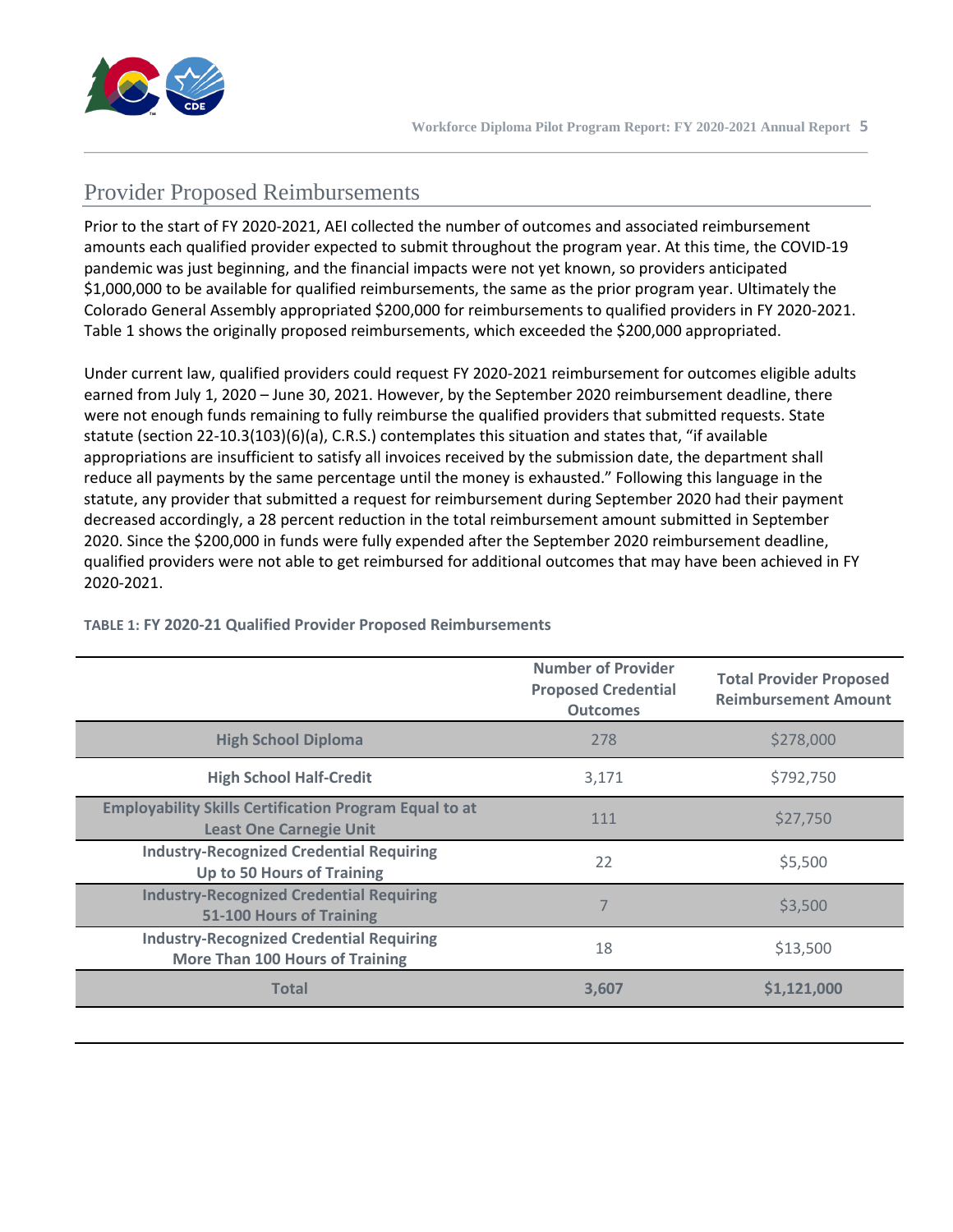

#### **Outcomes**

The annual reporting requirements shown in Table 2 are outlined in C.R.S. 22-10.3-104. Due to data sharing and data matching limitations, this annual report contains only the qualified provider self-reported information outlined in 22-10.3-104(1). Providers must report the number of outcomes attained that were reimbursed by the program as well as the total number of adults served.

The new provider request for qualifications process spanned August – October 2020, so by the time the qualifications were reviewed and new providers approved, no funding remained for FY 2020-2021. Therefore, Broomfield Library and Mesa County Libraries, the two new providers, did not have an opportunity to submit requests for reimbursement. Other providers did not submit requests for reimbursement prior to the exhaustion of funds in September 2020.

Each provider must offer services that result in the attainment of a high school diploma, but the providers are able to self-select the other outcomes to request eligible reimbursement. In FY 2020-2021, approximately 74 percent of the total funding distributed was to reimburse qualified providers for high school half-credits, resulting in adult learners earning 661 half-credits. Approximately 22 percent of the total funding was used to reimburse providers for high school diploma attainment, resulting in 49 adult learners earning their high school diplomas. Approximately three percent of the total funding reimbursed providers for 29 employability skills certificates earned by adult learners. Less than one percent of the total funding was used to reimburse providers for adult learner attainment of four industry recognized credentials.